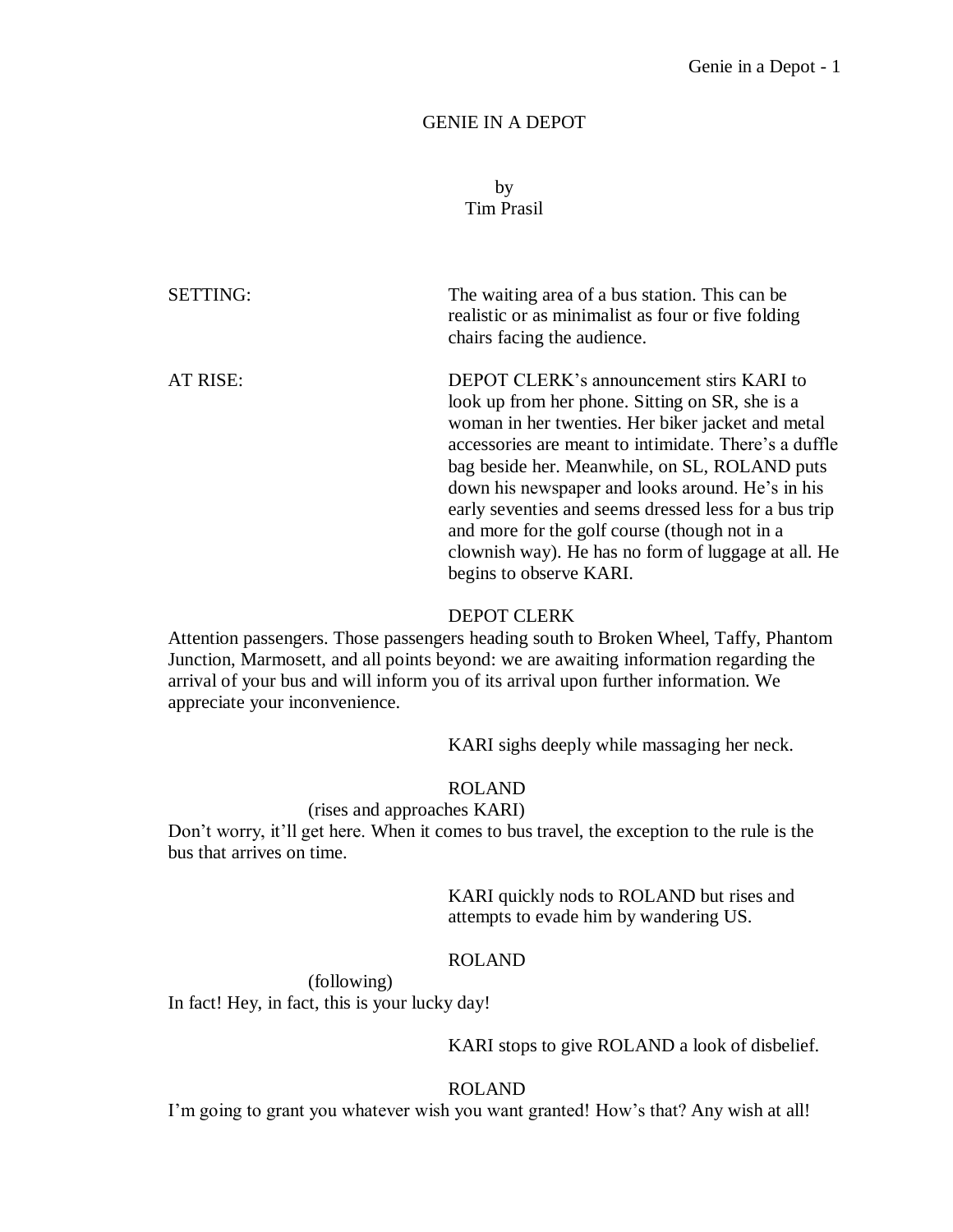(with sarcasm)

Any wish at all?

(crosses to SL now, behind the chairs)

## ROLAND

(still following)

Anything you want!

# KARI

(now heading DS, she stops but doesn't look at ROLAND)

Anything?

# ROLAND

Anything!

# KARI

Cool. I want a million dollars. (continues crossing DS)

(stops)

# ROLAND

(resumes pursuit)

Well, come on. Seriously. I can't give you a million dollars. You know? It's funny how everyone asks for a *million* dollars. You'd think these days they'd go for a *billion.* But, no, when it comes to wishes, we seem to be stuck right at million.

#### KARI

Fine. Give me a *billion* dollars. (now crosses SR in front of the chairs)

#### ROLAND

Well, come on, seriously! Any wish at all!

### KARI

## (stopping before the chairs to face ROLAND)

I just told you what I wanted! Either a million dollars or a billion dollars. Whatever's easiest.

# ROLAND

#### (catching up to KARI)

See, now? How am I supposed to grant a wish like that?

#### KARI

You came up to me like you're some kind of a wizard, offering any wish at all! Now, you're not gonna grant it?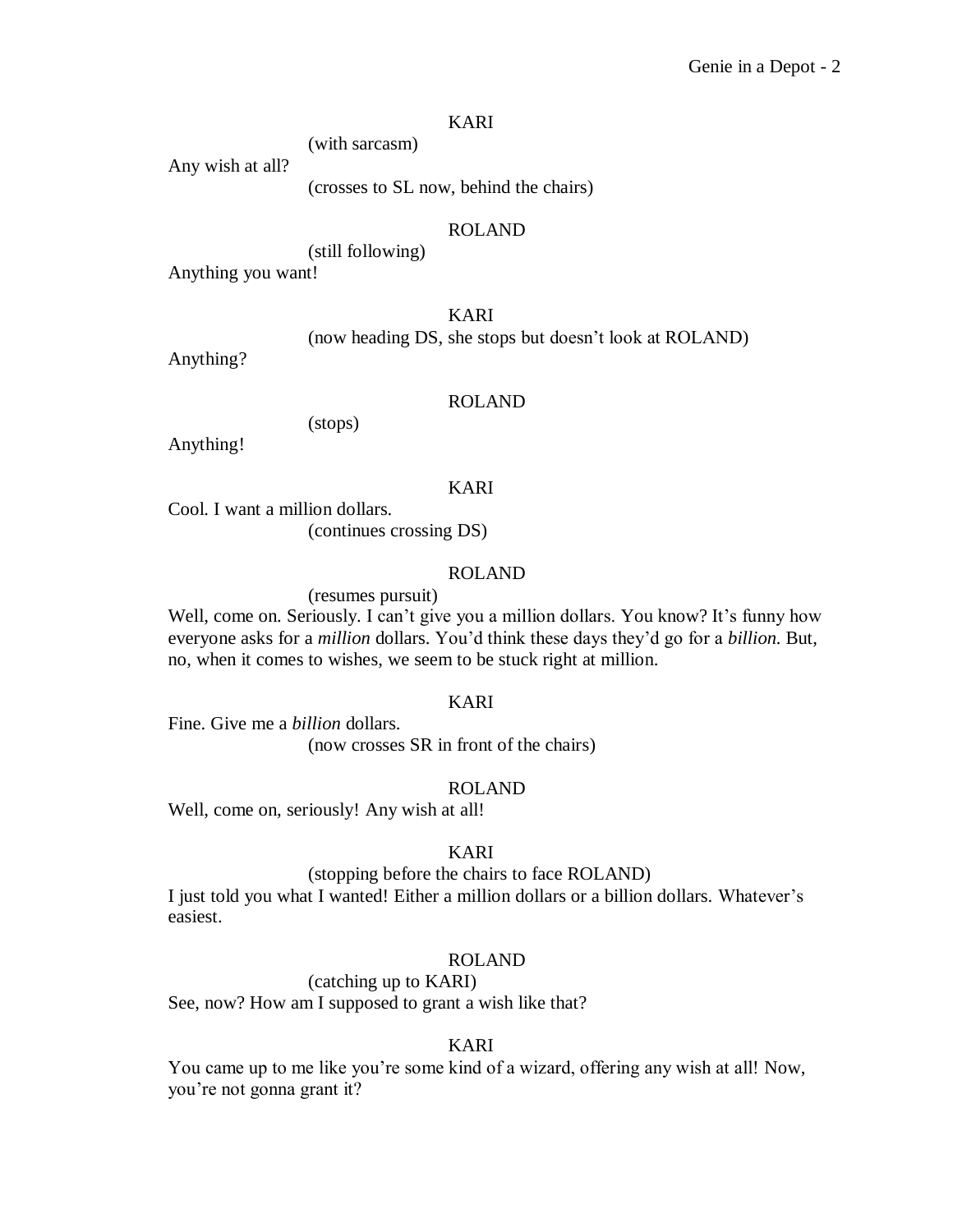Obviously, I'm not a wizard! (snorts at the very idea) Besides, wizards don't grant wishes. You mean a genie.

> KARI sits in her previous chair. She goes back goes back to her phone.

### ROLAND

Ask me something *practical.* And don't say you wish I'd go away. That's what everyone says right after the million dollars. Come on, any wish at all.

#### KARI

But *not* any wish at all.

### ROLAND

Well, it has to be reasonable.

#### KARI

*See?* You need to establish that up front, or people are gonna ask for the biggest thing they want, irregardless of it being reasonable!

## ROLAND

## (beat)

You know something? *Irregardless* isn't really a word. It doesn't make any sense. Think of *irregular.* It means not regular. So what does *irregardless* mean? *Not* regardless of it being reasonable? You mean *regardless.* Just *regardless.*

# KARI

Whatever. Uhm. Go buy me a bag of chips. There's a reasonable wish.

ROLAND

That *is* a reasonable wish! *That* I can do! Be right back.

## ROLAND rushes offstage.

#### KARI

Hey! Hey, I was just kidding! You don't have to buy me a bag of chips!

#### ROLAND

(offstage)

No, no! Your reasonable wish is my command.

### KARI

But I got cookies in my bag here. I brought them from home. They charge so much for—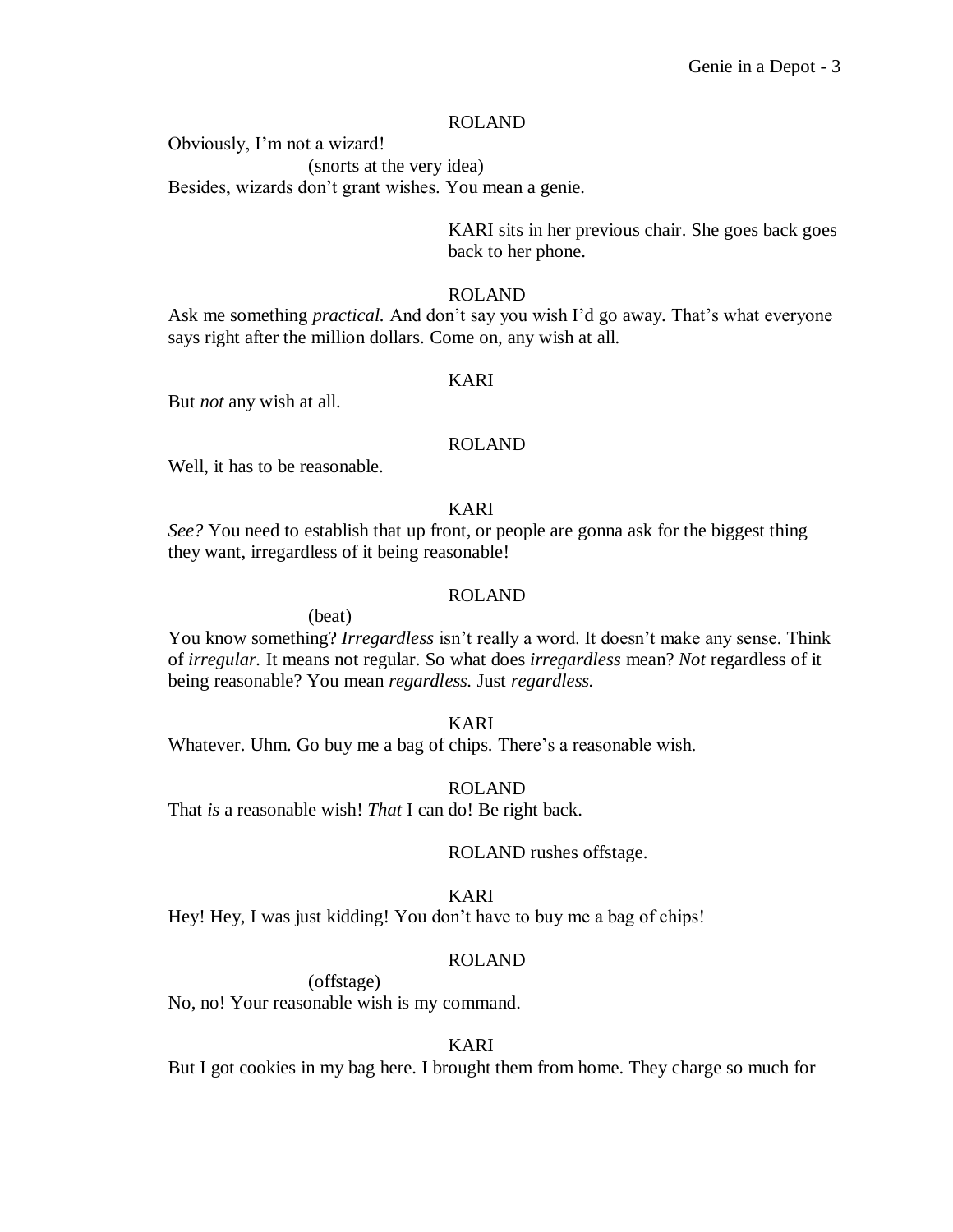(pokes his head onstage) I already put the money in. (disappears again)

# KARI

You can just push the return-my-money thingy. That little lever thingy.

# ROLAND

(returning with a bag of chips)

So you want the chips or not?

#### KARI

No. You keep the chips.

### ROLAND

You asked for a bag of chips.

#### KARI

I wanted to see if— You just spent, like, two bucks on a bag of chips for someone you don't even know!

## ROLAND

I can afford it. Money's overrated. Hey, I'm Roland. What's *your* name?

ROLAND sits down beside KARI, who stares at him a moment—then goes back to her phone. He looks at the chips and opens them. He offers KARI the first one.

#### KARI

*No.* You keep the chips.

# ROLAND

(helps himself to a chip)

Let's start over. If I could grant you *any* wish in the world, what would it be? Make it as crazy as you want!

> KARI gives him a nonplussed expression that shows she's not going to reply.

As crazy as me!

(smiles crazily)

#### KARI

(grins slightly) Wasn't gonna say anything. But, okay, you want to know the truth?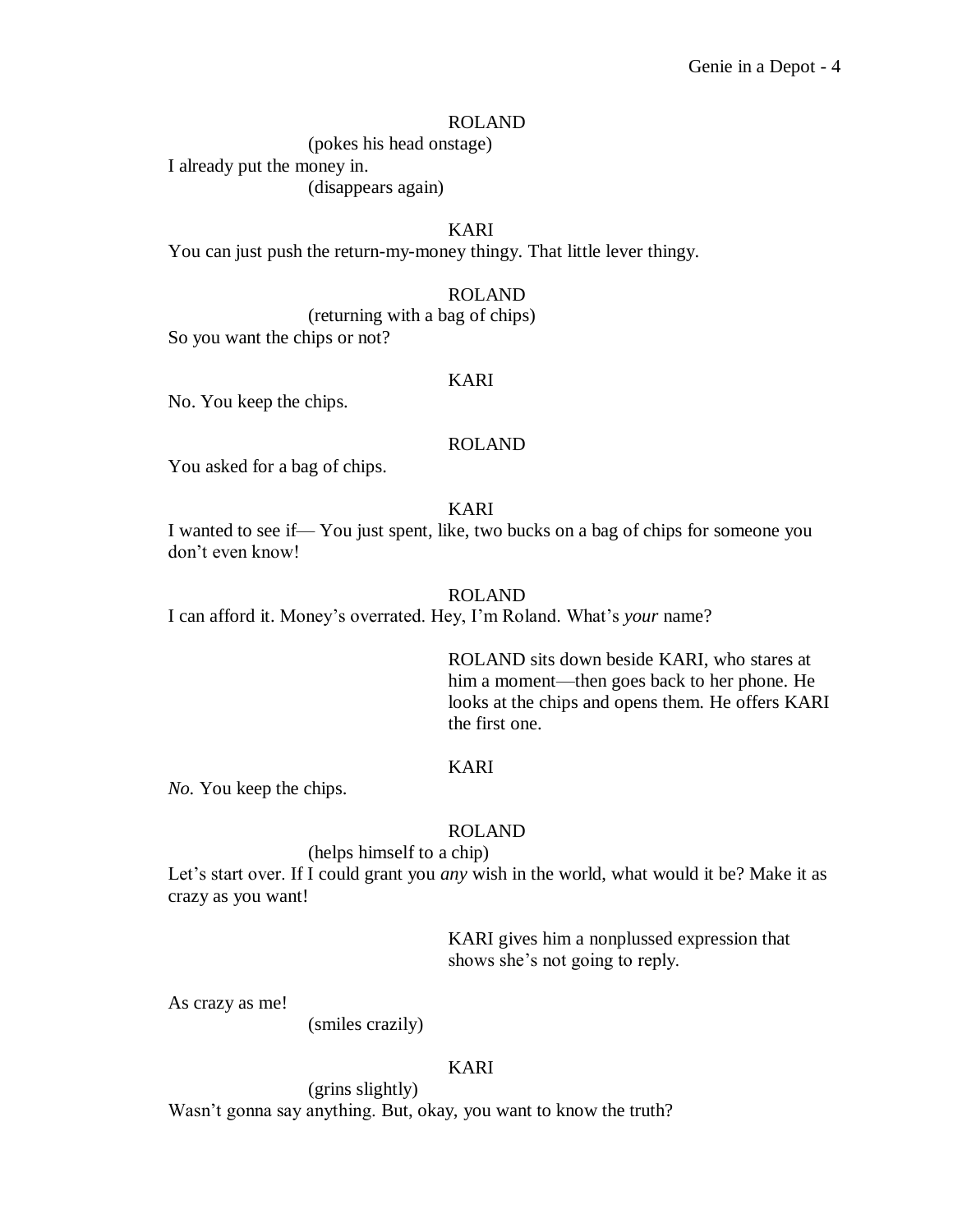Yeah. Go ahead. Tell me the truth.

KARI hesitates, then shakes her head no.

# ROLAND

You have one *ready,* don't you! You've thought about this *before!*

# KARI

Ooookay. If I could ask for any wish at all—

# ROLAND

(interrupts) You can ask for any wish at all—the trick is getting it to come true.

### KARI

(beat)

Can I talk now?

## ROLAND

Sorry. Sorry.

## KARI

You've heard of Rosa Parks, right?

# ROLAND

*Thee* Rosa Parks?

KARI *Thee* Rosa Parks, who refused to sit in the back of the bus.

#### ROLAND

Sure, I've heard of Rosa Parks!

### KARI

Seems like an admirable woman.

## ROLAND

Certainly had the courage of her convictions.

# KARI

(nods first to build suspense) I want to go back in time and be on that bus.

### ROLAND

(moves to the edge of his seat)

That's a *fantastic* wish!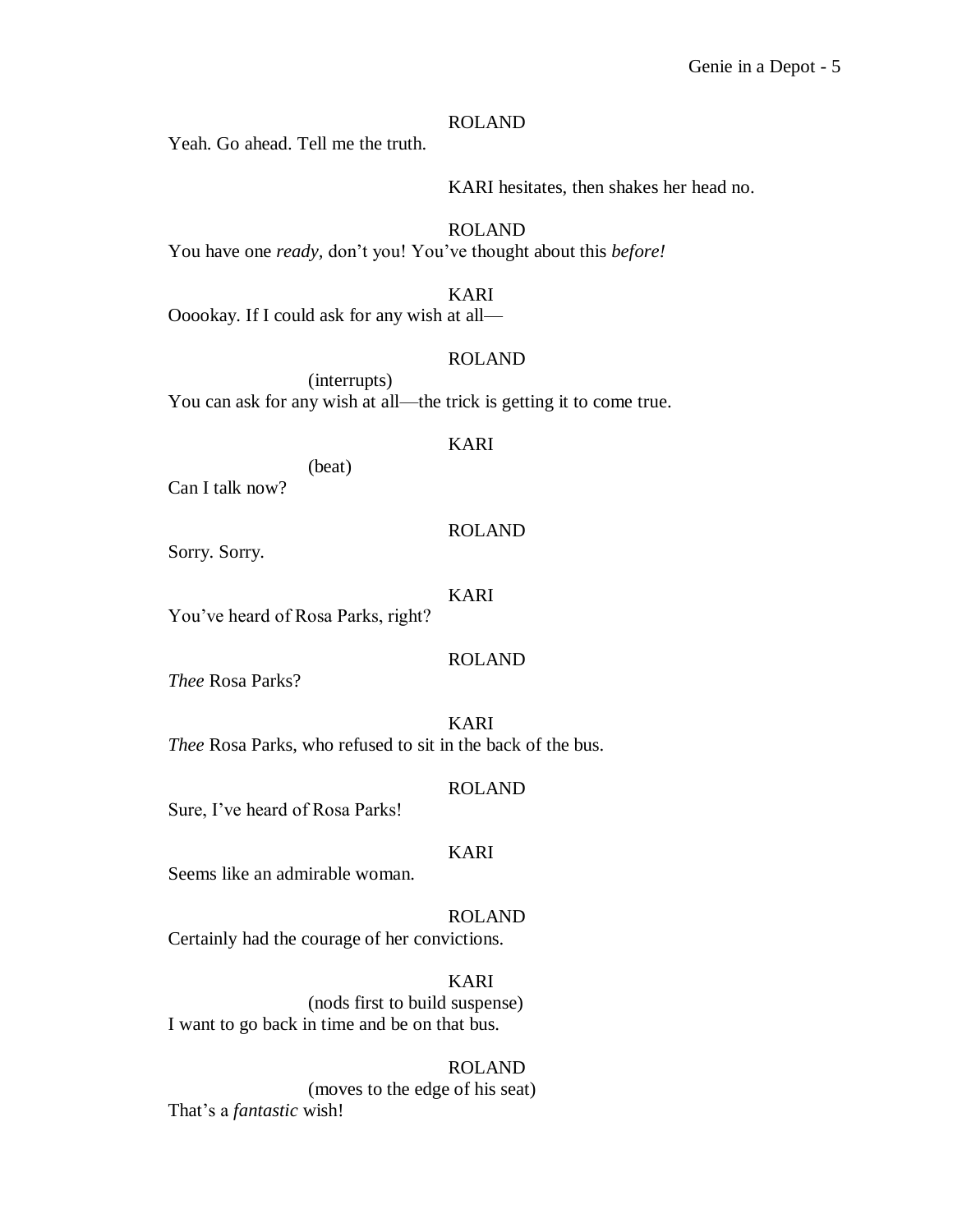To sit there and see the whole thing. I wouldn't want to—you know—I wouldn't want to interrupt!

# ROLAND

Intervene.

## KARI

(beat) Wouldn't want to *interrupt!* Just sit there. And watch.

# ROLAND

That's a fantastic wish! Ha! Fantastic. Not at all reasonable. You know—what with the time travel and that.

(moves back in his chair) But, boy, I'd like to go with you if I could grant that one!

# DEPOT CLERK

Attention passengers. Those passengers heading east to Nertown, Godot, Willingra, Monoton and all points beyond: we are awaiting information regarding the arrival of your bus and will inform you of its arrival upon further information. We appreciate your inconvenience.

#### KARI

What does that even mean—"we appreciate your inconvenience"? (stands and starts to pace)

# ROLAND

Believe me, I've consulted with them regarding it.

## KARI

So. Apparently, I have some time. So. Where are you headed? Is that your bus headed east?

#### ROLAND

Oh. Well. I just stop by the depot from time to time.

## KARI

Really? Why? To *grant wishes?*

## ROLAND

(uncomfortably) Yes. To grant wishes.

#### KARI

You suck at it.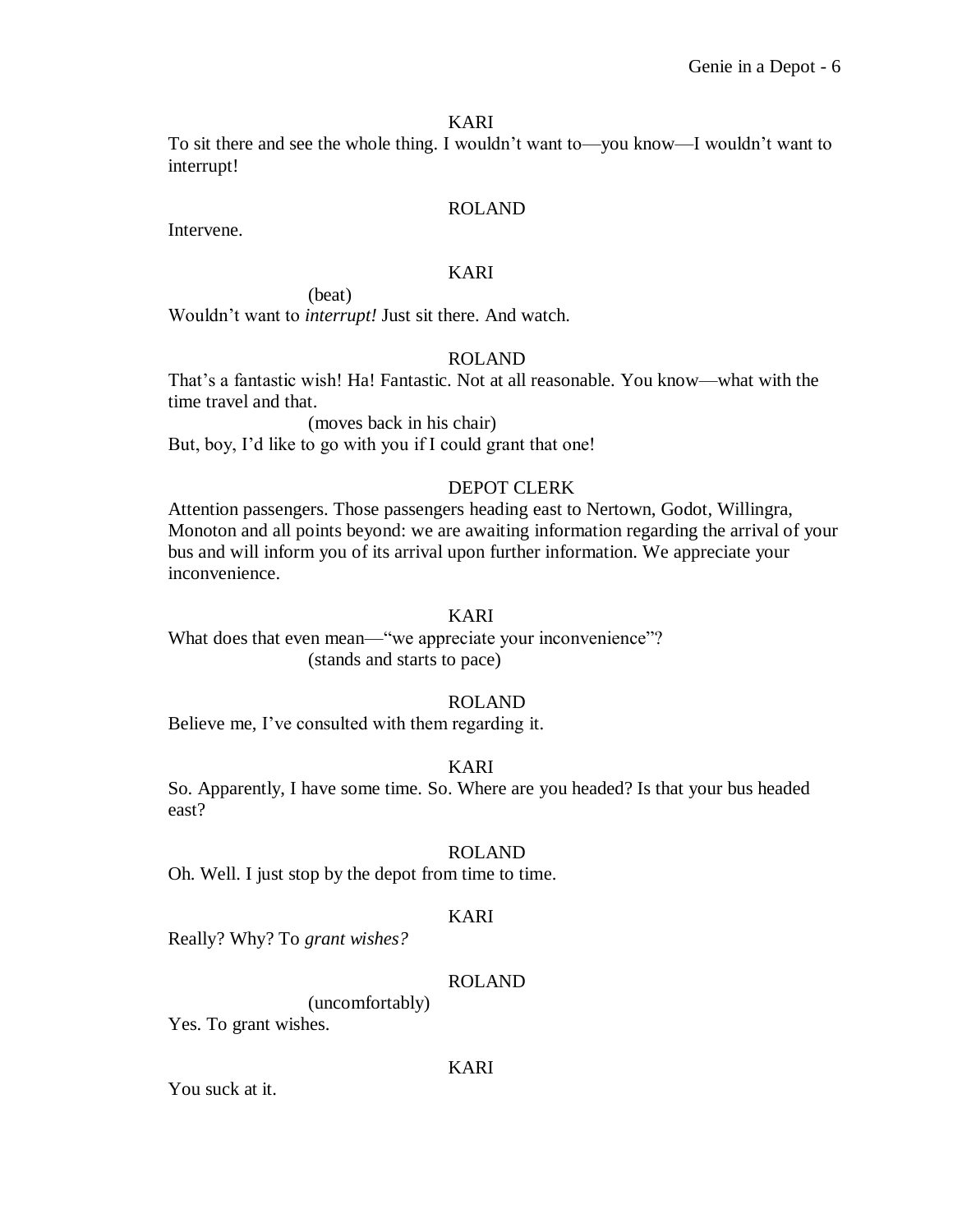Well. Well, I've lately been pondering my options. (holding out the bag)

Chip?

The two share a laugh.

ROLAND

I'm Roland. What's *your* name? Why don't you sit down?

### KARI

I've been sitting for hours now.

### ROLAND

Where are you headed?

#### KARI

Nowhere. Just stretching my legs.

# ROLAND

I mean the bus. Where are you headed on the bus?

KARI

Well—*nowhere* obviously. But I'm hoping to get to Atlanta eventually.

## ROLAND

Atlanta! Great town, Atlanta. Never been there myself. I've often thought about going, though. Why are you headed to Atlanta?

## KARI

To see my father.

## ROLAND

Good for you! Great town, Atlanta. Often thought about going there. Your father's a lucky guy to live in Atlanta.

# KARI

(stops pacing) He's up for parole.

# ROLAND

(awkwardly) Parole. Probably doesn't get to enjoy the city very much, then, huh?

KARI shakes her head no.

Sorry. Very sorry.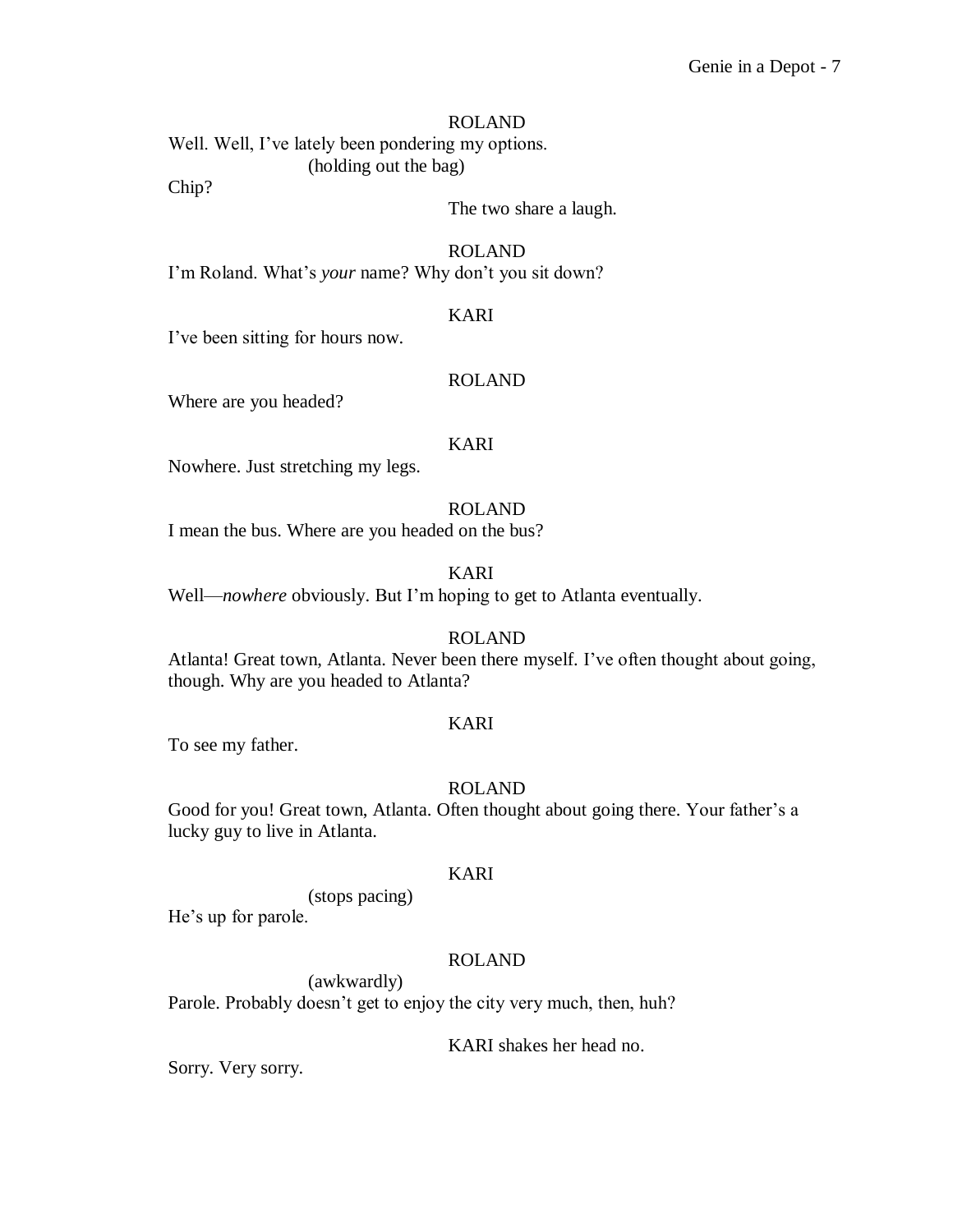It's nothing new. He's been in prison most of my life. I barely know him really. But, lately, I've been thinking it might be nice to have a dad. So I figured—if I was there to support him at this parole hearing—

## ROLAND

#### (sees that KARI is done explaining)

Yes. Yes, I see. That's very admirable, going all that way for a man you barely know. And that *is* quite a distance. Are you connecting to another bus?

## KARI

Yeah. Montgomery, Alabama. The ticket clerk's already booked me for a connecting bus that's much, much later than the one I was hoping for. I got a long layover there now. Turns out Montgomery, Alabama, is where Rosa Parks refused to sit in the back of the bus. I read about her on the Internet, looking for something to do there while I wait. That's what got me thinking about it.

# ROLAND

It all makes sense now.

# KARI

(pacing again)

Okay, your turn to share. What's the deal with this wish granting crap? Don't you have a job?

## ROLAND

Well, actually, I'm retired.

## KARI

No grandkids to spoil? No wife to drive nuts?

## ROLAND

Hey, why don't you sit down? Pacing isn't going to get the bus here any quicker.

KARI crosses her arms and cocks her head at him.

#### ROLAND.

No. No grandkids. I had a wife. Once upon a time. In fact, she used to give me that look a lot.

(crosses arms and cocks head)

But you don't want to hear about that.

#### KARI

I tend bar for a living. I'm used to hearing about that.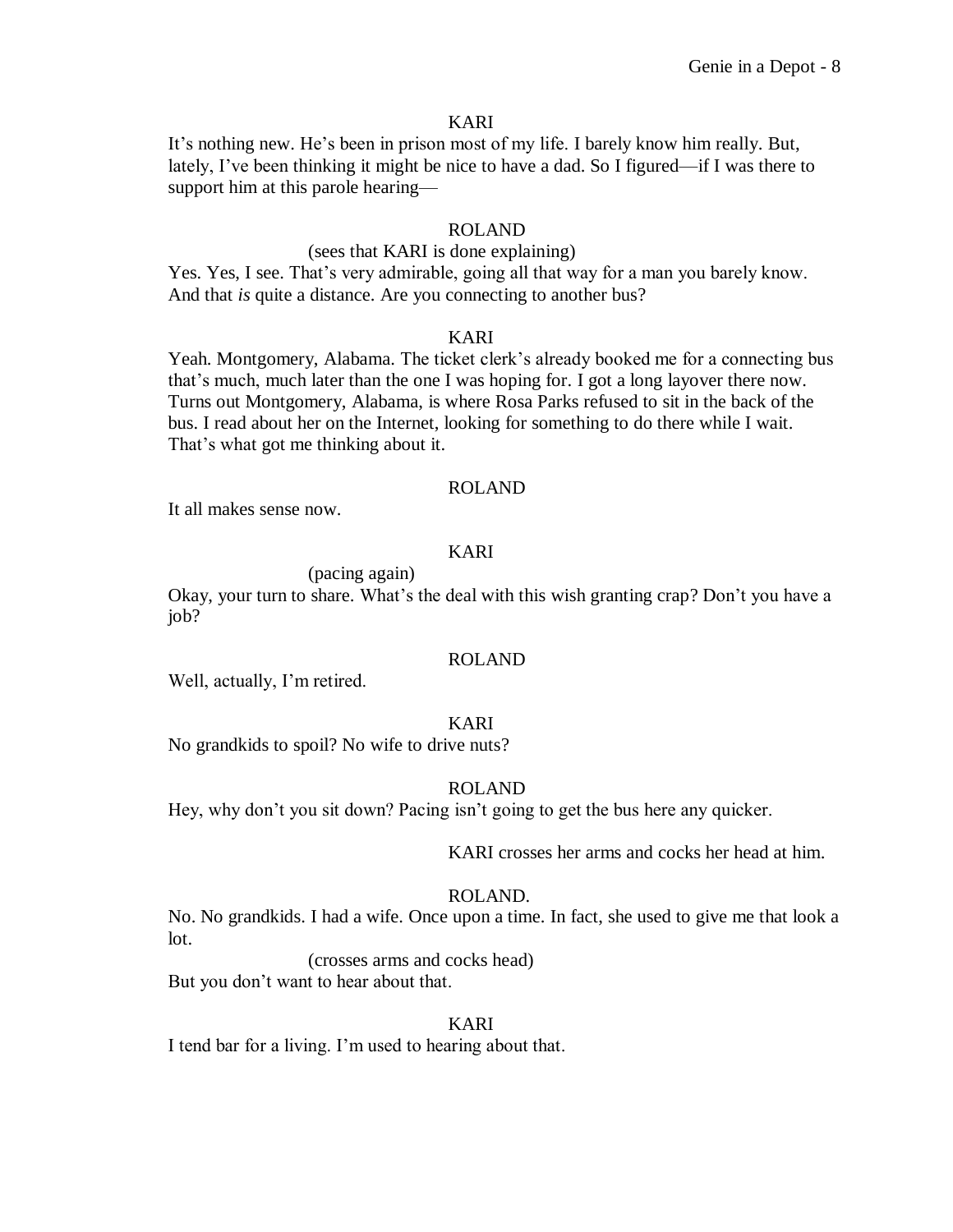Well. Interestingly enough, communication was on a *list* of reasons she left me for another man. A better man. A man who's communicative, she said. You see, I wasn't communicative enough for her. Women like men who are communicative. But this was some time ago.

#### KARI

You strike me as being pretty communicative there, Roland. Hell, you even correct how other people communicate.

# ROLAND

Oh, she hated that, too. It's not communication, she said—it's *deflection.* Accused me of deflecting. Maybe she's right. I'm trying to change.

### KARI

Fine, but why do you come here to grant wishes? Don't you have anything else to do with your time?

#### ROLAND

## (takes a moment to find the right words)

You know what's a little bit worse than being diagnosed with cancer and having no one around to go through that with?

## KARI

You were diagnosed with cancer? (resumes her seat) Is that why you come here granting wishes? Like—a final act of kindness or something?

#### ROLAND

No. I beat the cancer.

KARI

(standing up, a bit angry)

You *beat* the cancer?

#### ROLAND

I beat the cancer. Not unheard of these days.

### KARI

(sitting back down)

Well, then. Congratulations? But now I don't understand. Why do you come here pretending to be a wizard?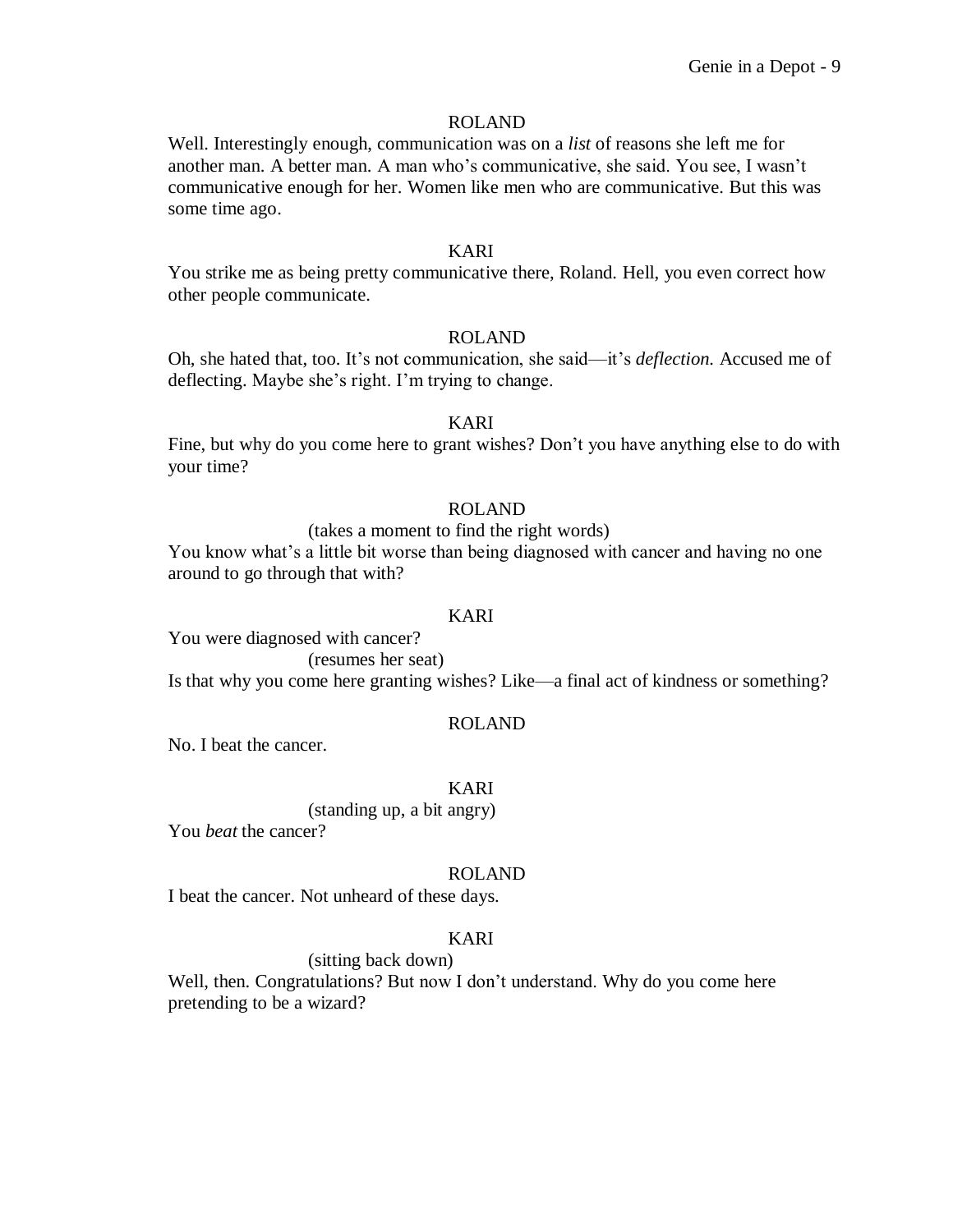(starts to correct her, but stops himself. Instead, it's *his* turn to rise and pace)

You know what's a little bit worse than being diagnosed with cancer and having no one around to go through that with? *Beating* cancer—and having no one around to go through *that* with. I was given a gift, you see. A wonderful gift.

# KARI

And you need to *share* that gift?

# ROLAND

(nodding)

Imagine getting a birthday cake, but having it delivered to your door like it's a pizza. And there's no one there to eat it with you. There was a cancer-patient group at the hospital, but *now* I feel pretty awkward there. So, instead, I joined a mystery novel discussion group that meets once a month. Turns out, I honestly don't care *whodunit.* (spins and points at KARI with both hands as if to cue her laughter)

# KARI

(ignoring the joke)

Still—somehow—I bet that being told you *have* cancer is worse than being told you *beat* cancer. Regardless of the circumstances. *Regardless!* Did ya catch that?

# ROLAND

(chuckling and resuming his seat beside KARI)

I caught that. And you're probably right. But being diagnosed with cancer didn't make me want to grant wishes. The diagnosis just made me wish someone would come and offer *me* a wish.

They share a quiet moment.

# KARI

I'm Kari.

# ROLAND

Nice to meet you, Kari. I'm still Roland.

They shake hands.

# KARI

Hey, Roland. Know what's funny?

## ROLAND

What's funny?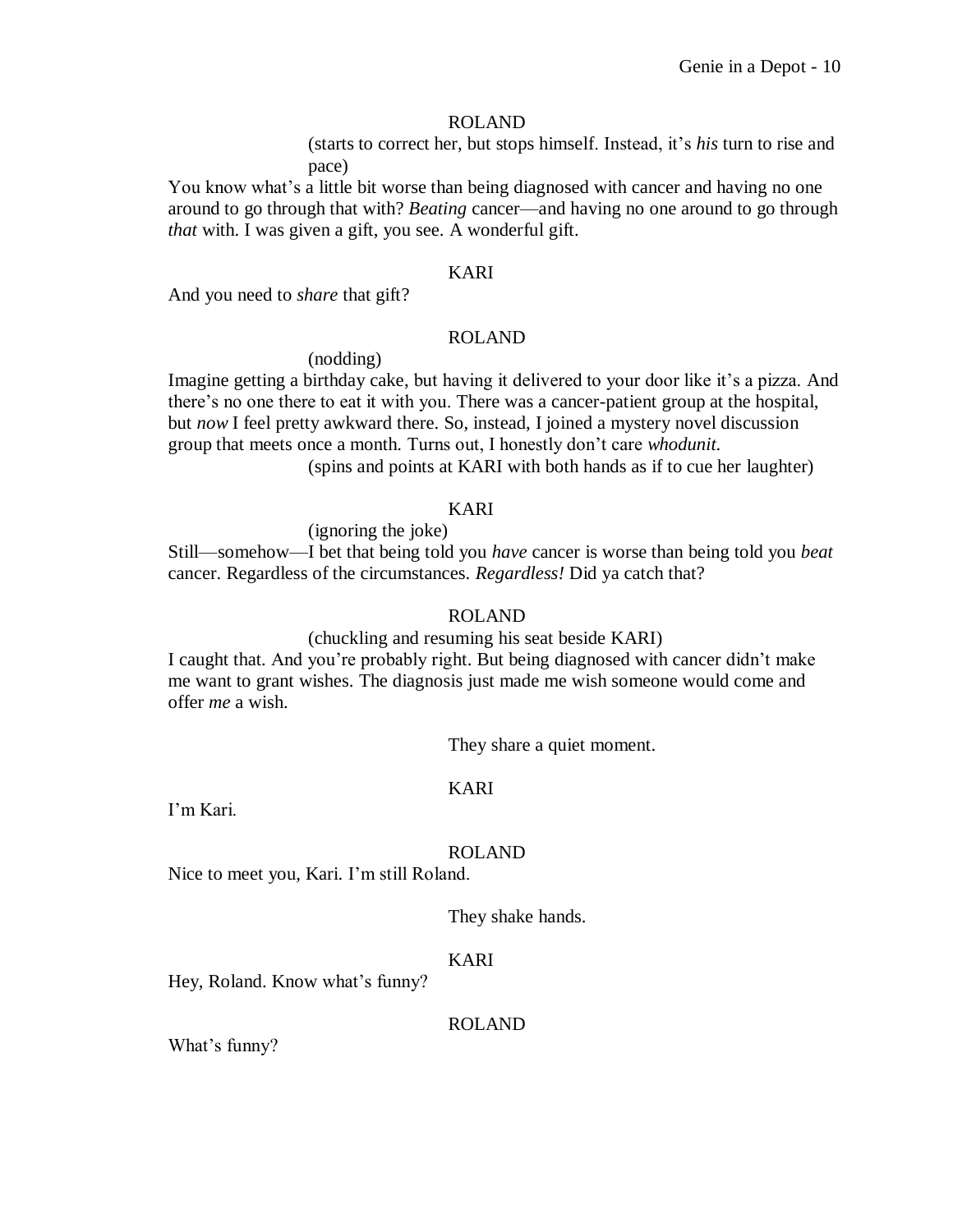Your wife left you because you weren't communicative. And then you got a disease that's not communicative.

(chuckles)

# ROLAND

Do you mean to say not *communicable?*

## KARI

Dammit, stop *deflecting!* (stands) Hey. Hey, stand up a second. I got a question for you.

#### ROLAND

(standing) Ooooh, one of those standing-up questions, is it?

## KARI

Yeah, a standing-up question.

(puts her hands on his arms)

Look. It's weird that I'm actually going to say this—but you beat cancer. You! Beat! Cancer! How about you and I go spend a day in Montgomery, Alabama? I'll go on to Atlanta, but you can spend the day there. Come back when you get bored.

## ROLAND

You and me? Together?

#### KARI

Well. You know. Not *together* together.

#### ROLAND

No, no—of course not. But do people go on a day-trip to Montgomery, Alabama, because they beat cancer?

### KARI

They do if they want to ride the *very same bus route that Rosa Parks rode!* That's my wish! You and I ride the very same bus route that Rosa Parks rode.

#### ROLAND

# (nodding)

That—would be—that *would be* about as close as we could come to fulfilling your wish! Your crazy, unreasonable wish! And we can actually manage that! But, now, why would you want *me* there?

#### KARI

Because *hello!* It's like having a birthday cake delivered to your door like it's a pizza! It'd be weird to do it alone. Come on, let's go get you a ticket.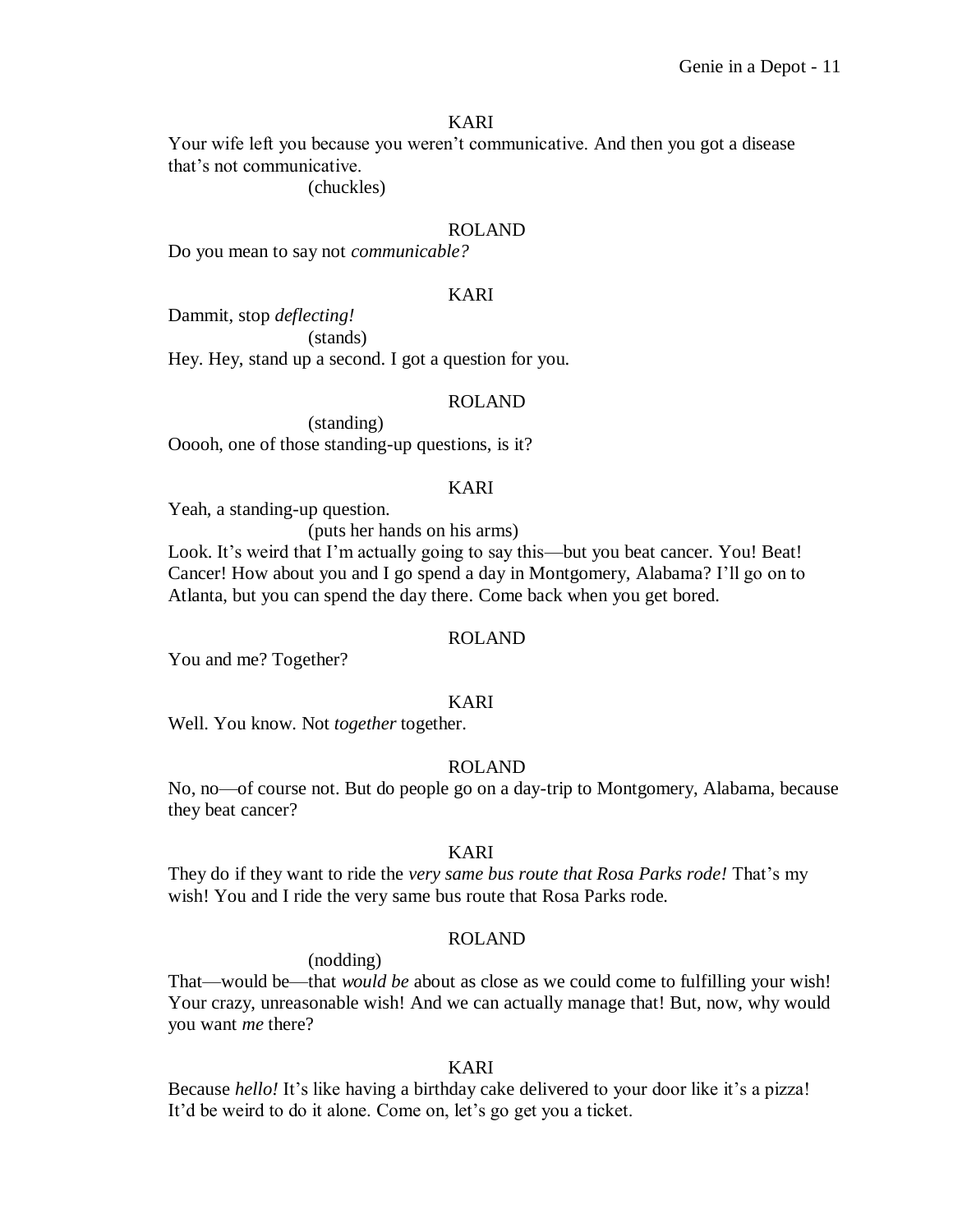KARI tugs on ROLAND in the direction of the TICKETS area, and he allows himself to be tugged—incrementally.

## ROLAND

(pulling back enough to stop her) But I don't have a change of clothes. I haven't made any reservations for a place to stay.

## KARI

It's the capitol of Alabama! They sell clothes there! Lots of places to stay! Look, if you can afford to buy snacks at a bus station, you can afford this. (tugs on him again)

#### ROLAND

Money *is* overrated.

(pulls back and halts)

But you barely know me, Kari. What if—what if I have—*responsibilities?*

## DEPOT CLERK

Attention passengers. Those passengers heading south to Broken Wheel, Taffy, Phantom Junction, Marmosett, and all points beyond: this is the first call for boarding the delayed 1:45 bus. Please proceed to the boarding area. Kindly have your ticket ready for the driver. Again, this is the first call for boarding the 1:45 bus heading east to Broken Wheel, Taffy, Phantom Junction, Marmosett, and points beyond.

# KARI

*That's the bus!* I know you don't have any wife or grandkids, and you sit here at the bus station, trying to grant wishes. Well, this is *my* wish!

> KARI increases her pull on ROLAND, but he still resists.

#### ROLAND

Kari, there's a fella comes in here each morning. His name is Wade, and he's homeless. He only has *one* wish. Always the same. That I buy him a cup of coffee. What's he gonna do if I'm not here?

### KARI

Each? *Morning?* You come here *every* day? Look, I don't know what'll happen to your homeless guy. Maybe he'll try something *different* for a day or two! Maybe that'll be *good* for him!

(pointedly) Breaking out of his routine, I mean.

#### ROLAND

(nods first, but then suddenly)

*No,* this is too all-of-a-sudden! I need some time to mull this over.